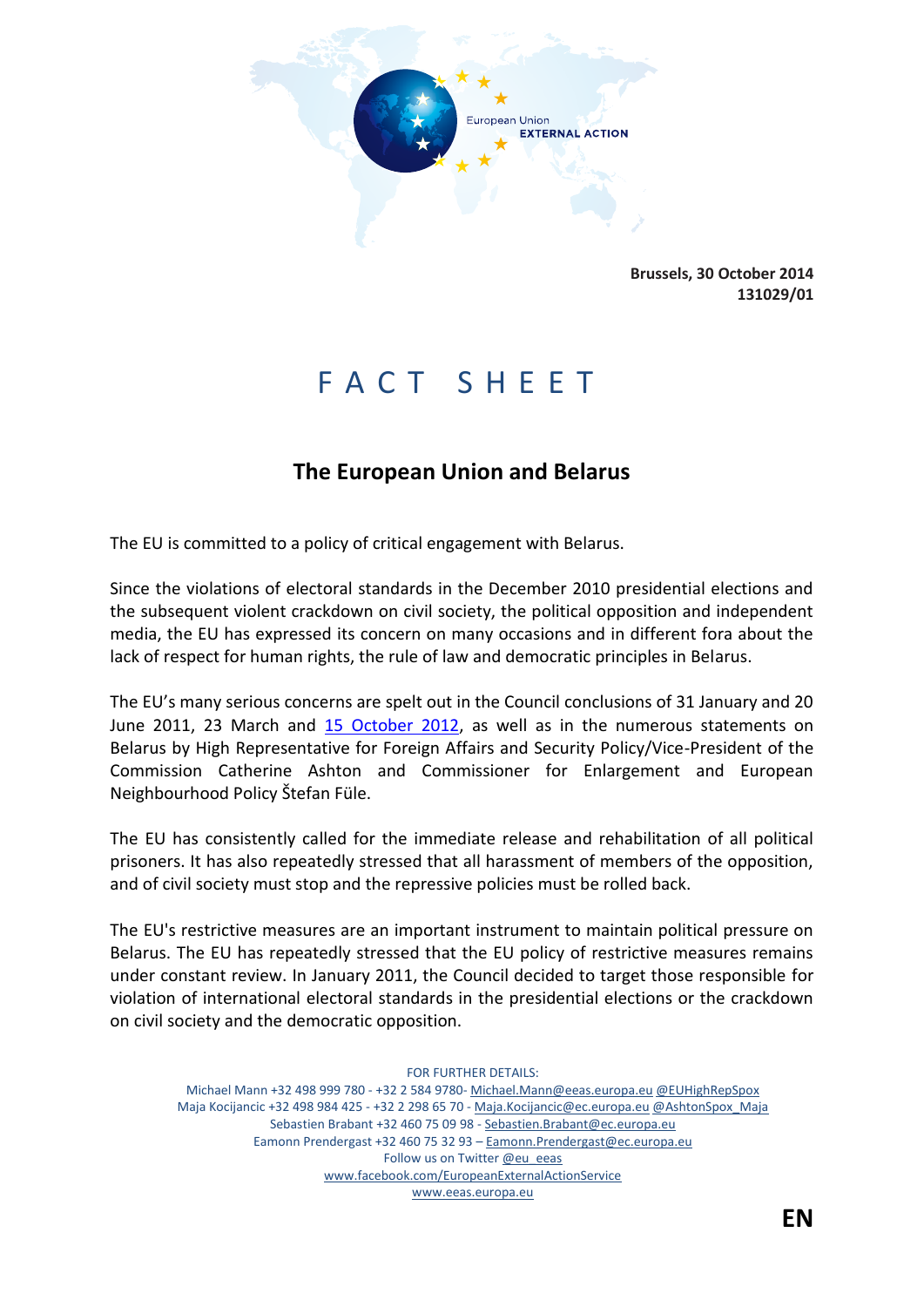The criteria were expanded in January 2012 to also target those responsible for serious violations of human rights, the repression of civil society and opposition and persons or entities benefiting from or supporting the regime (see annex on restrictive measures against the Belarusian regime).

To make it clear that the EU's policies are not directed against Belarus as such, nor against its population, the EU has, in parallel, strengthened its engagement with civil society, the political opposition and the public at large.

In March 2012, Commissioner for Enlargement and Neighbourhood Policy Štefan Füle launched the European Dialogue on Modernisation with Belarusian society. The dialogue consists of an exchange of views between the EU and representatives of Belarusian society about necessary reforms for the modernisation of Belarus.

In January 2014, the EU and Belarus launched negotiations on visa facilitation and a readmission agreement, which are to the benefit of the population at large.

The EU has also significantly stepped up its support to civil society and independent media in Belarus. Regular meetings are held to coordinate the work of international implementers and donors.

The EU policy is not one of isolation. The EU remains committed to the policy of critical engagement, including through the Eastern partnership's multilateral track. The EU also maintains sectoral dialogues with Belarus in a number of areas of mutual concern.

The EU welcomes all the recent positive steps taken by the Belarusian authorities, including the release of Belarusian human rights defender Ales Bialiatski. The EU continues to encourage this Belarus' policy of small positive steps and reciprocates where possible within its policy of critical engagement.

The EU also made clear on many occasions that the broader development of bilateral relations between the EU and Belarus is conditional on progress by the authorities towards the principles of human rights, the rule of law and democracy.

## **Background**

A Partnership and Cooperation Agreement with Belarus was signed on 6 March 1995, but the ratification by EU member states remains suspended since 1997.